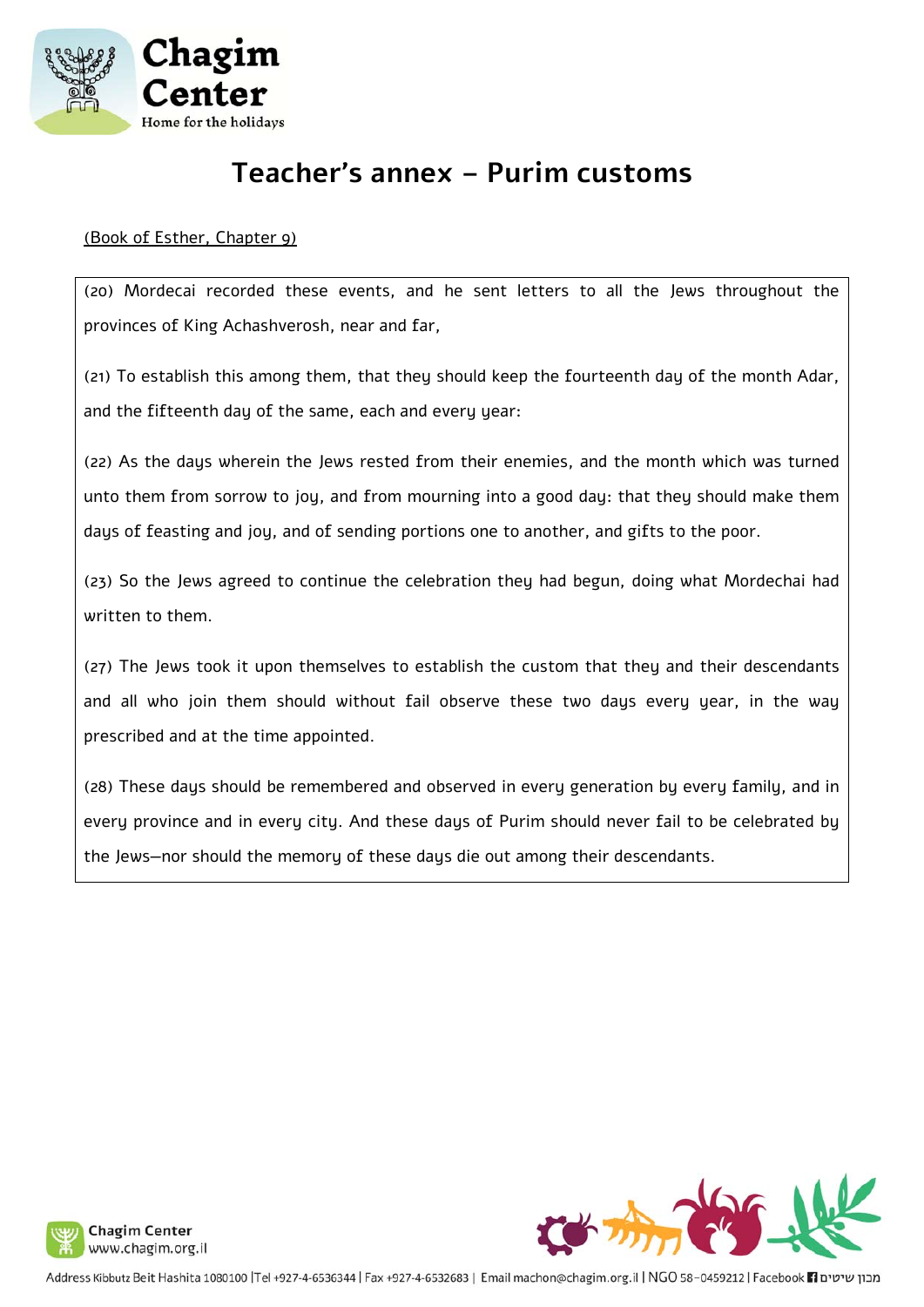

# **Sending gifts [of food]**

### Rambam Megillah and Chanukah Laws, Chapter 2, Law 15

17 And one must send two servings of meat or two kinds of cooked dishes or two kinds of food to his friend, as it is said: (Esther 9) "and giving presents of food to one another", two portions to one person. And the more one sends to one's friends, the better. And if he has none, then he shall trade with his friend: Each sends his feast to the other, in order to observe "and giving presents of food to one another".

#### **Gifts to the poor**

#### Rambam Megillah and Chanukah Laws, Chapter 2

#### Law 16

One is obligated to give to the poor on Purim day. No less than two poor people; one gift each, or small change or different kinds of prepared food dishes to eat, for it is said: "And gifts to the poor" – two gifts to two poor people; and one should not be meticulous about Purim charity; rather, whoever extends his hand to take should be given; and Purim charity shall not be converted to any other form of charity.

#### Law 17

**It is better that a person be more generous giving gifts to the poor than feeding himself at his feast and giving Purim baskets to his friends, since there is no great, grand joy there; rather, just gladdening the hearts of the poor and orphans and widows and foreigners**, for he who gladdens the hearts of these unfortunate people becomes like the divine spirit, for it is said (Isaiah 57:15): "to revive the spirit of the lowly and to revive the heart of the contrite".



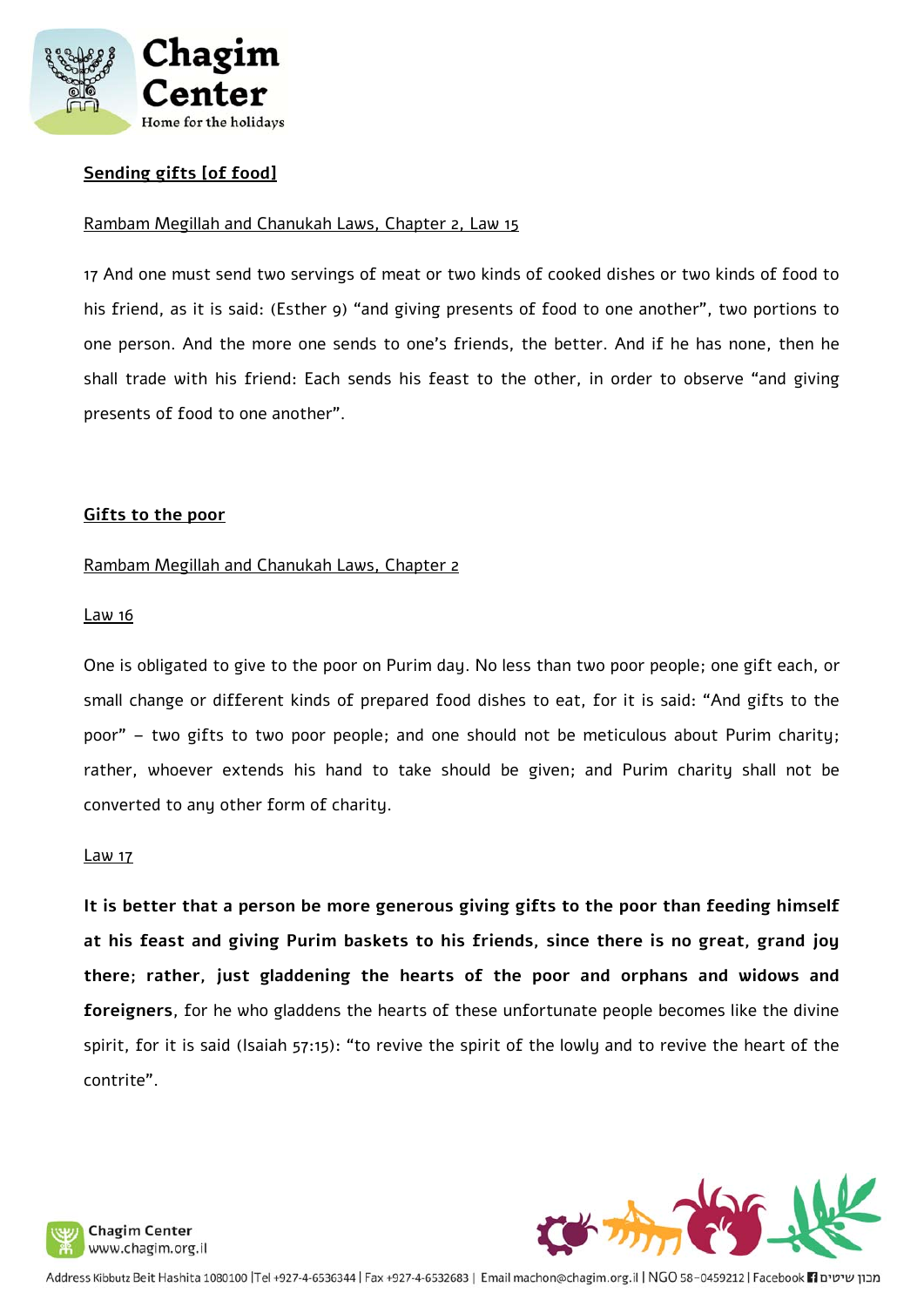

#### Rabbi Eliyahu Kitov, The Book of our Heritage, pp. 85-86

The reason why we are ordered to observe the precepts of sending Purim baskets and gifts to the poor on Purim, is to commemorate the rescue of the Jews from annihilation in the days of Haman by Mordechai and Esther, who strengthened the hearts of the Jews with love and brotherhood with each other, and in complete unity of all of Israel (the Jews). And when Israel is united, they are flawless, and even the evil among them become good.

#### **Banquet**

#### Rambam Megillah and Chanukah Laws, Chapter 2, Law 15

Why this banquet – eating meat and laying out as nice a spread as possible, and drinking wine until falling asleep drunk.

#### The Book of our Heritage, Rabbi Eliyahu Kitov, pp. 77, 80

Because the miracle of Purim was thanks to wine: Vashti was expelled from the wine banquet and Esther came instead of her; Haman's downfall was at the wine banquet held by Esther, and by repentance that we shall repair the sin committed by the Jews in the time of Achashverosh; hence, our wise men of blessed memory ordered getting drunk with wine, saying: A man is obligated to get drunk on Purim until he cannot distinguish cursed Haman from blessed Mordechai.

However, people for whom drinking lots of wine could endanger their health, or fear they might behave inappropriately or forget to pray and say the blessings, need not get drunk; rather, just drink a bit more than usual and thus fulfill the wise men's order. When asleep, a person cannot tell damned from blessed.



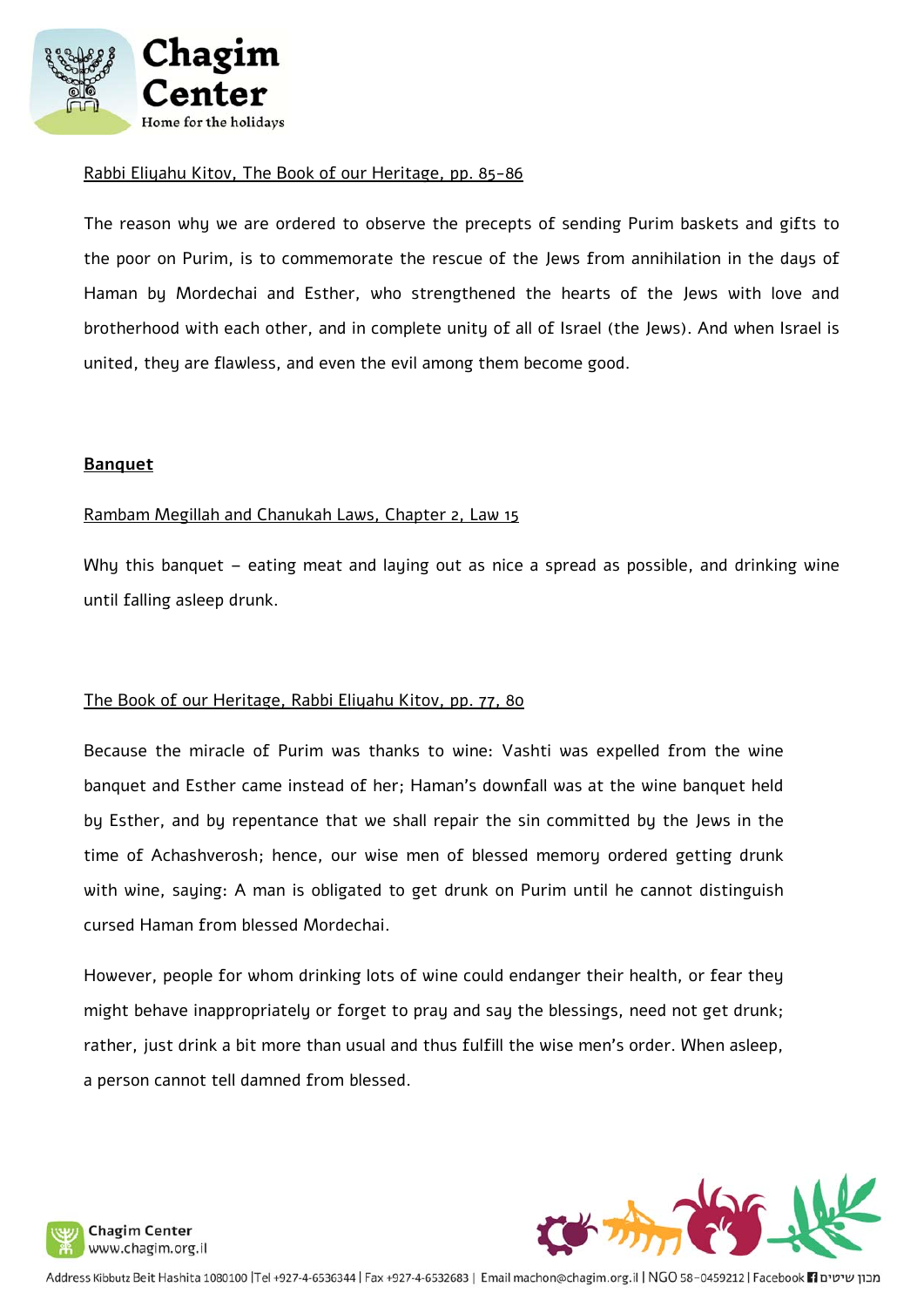

### Babylonian Talmud, Megillah Tractate, p. 7b

Raba said: It is the duty of a man to mellow himself [with wine] on Purim until he cannot tell the difference between cursed be Haman and blessed be Mordechai. Rabbah and R. Zera joined together in a Purim feast. They became mellow, and Rabbah arose and cut R. Zera's throat. On the next day he prayed on his behalf and revived him. Next year he said [Rabbah to R. Zera]: Will your honor come and we will have the Purim feast together. He replied: A miracle does not take place on every occasion.

## Eliezer Schweid, The Jewish Experience of Time, Am Oved 1984, p.137

A one-time, controlled deviation from the regular path fills a vital role precisely for people who require of themselves severe suppression of impulses [...] The Purimic reversal leads, first of all, to a simulation of satisfaction of suppressed desires, as we learned from the Talmudic story. In the process, a person discovers in himself those sides, the existence of which is not inclined to recognize.

Sefer Kolbo, Chapter 45 (a book of Jewish law, written by Rabbi Abraham of Narbonne, Provence)

It is the duty of a man to mellow himself [with wine] on Purim – but not to get drunk! Because drunkenness is strictly forbidden, and there is no greater sin than this as it leads to adultery and bloodshed and other transgressions. One should drink just a little more than he normally does, in order to be very joyful and bring joy to orphans, and console them and this is complete joy.





מבון שיטים Facebook 11 ו-Address Kibbutz Beit Hashita 1080100 |Tel +927-4-6536344 | Fax +927-4-6532683 | Email machon@chagim.org.il | NGO 58-0459212 | Facebook 1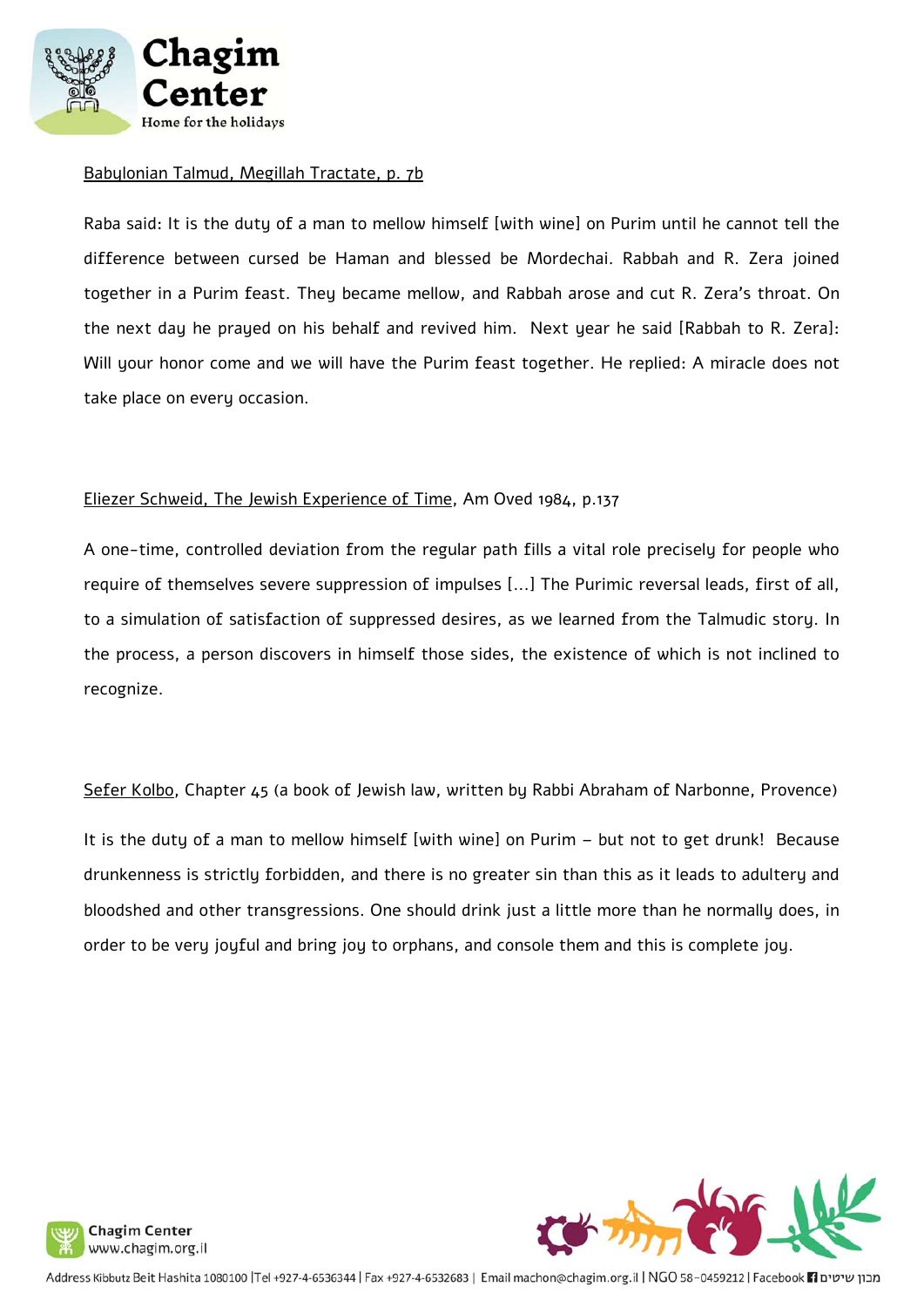

# **Origins of the Adloyada**

What is this strange word? What is its origin? And why does it connect to Tel Aviv specifically? In Tel Aviv of the 1920s, a procession was held in the city streets, with costumes and portable stage decorations fixed to wagons and vehicles. They called this celebration a carnival; however, in 1932 the municipal leadership of Tel Aviv, the Hebrew city, decided that the celebration must have a Hebrew name.

For this purpose, the municipality appointed a panel of judges: Yehuda Granovsky (Gur), owner of the Hebrew Hotel, A. Smiatitsky of Omanut Publishing House, and the writers Jacob Fichman, Yehuday Karni and Y.D. Berkowitz. Daniel Persky suggested several names: Purmata, Purina, and Purditza. By word of mouth, rumor had it that an anonymous municipality clerk was working behind the scenes to convince the judges that he had the best proposal: Hinga - Pur. Other considered it a waste of time, since it had already been decided that the name would be: Purimiada, pattern of Olumpiada (Olumpics).

Bialik too got involved, and suggested Pura, as a Hebrew word with multiple meanings: First Purim; second, a song of joy and debauchery; third, a wine press and vineyard; fourth, a cover for merchandise out of doors (Talmudic), hint of a tour of symbolic plays; fifth, sixth, seventh... Well, that's Bialik for you.

Then one day came with an official notice: The judges, after long, hard deliberation chose the name Adloyada, based on the Talmudic passage: Raba said: It is the duty of a man to mellow himself [with wine] on Purim until he cannot tell the difference between 'cursed be Haman' and 'blessed by Mordechai' (Babylonian Talmud, Megillah 7b). Or, in Hebrew: A man is obligated to get drunk on Purim until he cannot distinguish cursed Haman from blessed Mordechai. The name is given in the feminine form and rhymes with Olympiada, etc. The meticulous Rabbi Avraham Avronin was given the task of adding vowels to the name, and the inventor is our distinguished friend, the author Y.D. Berkowitz.



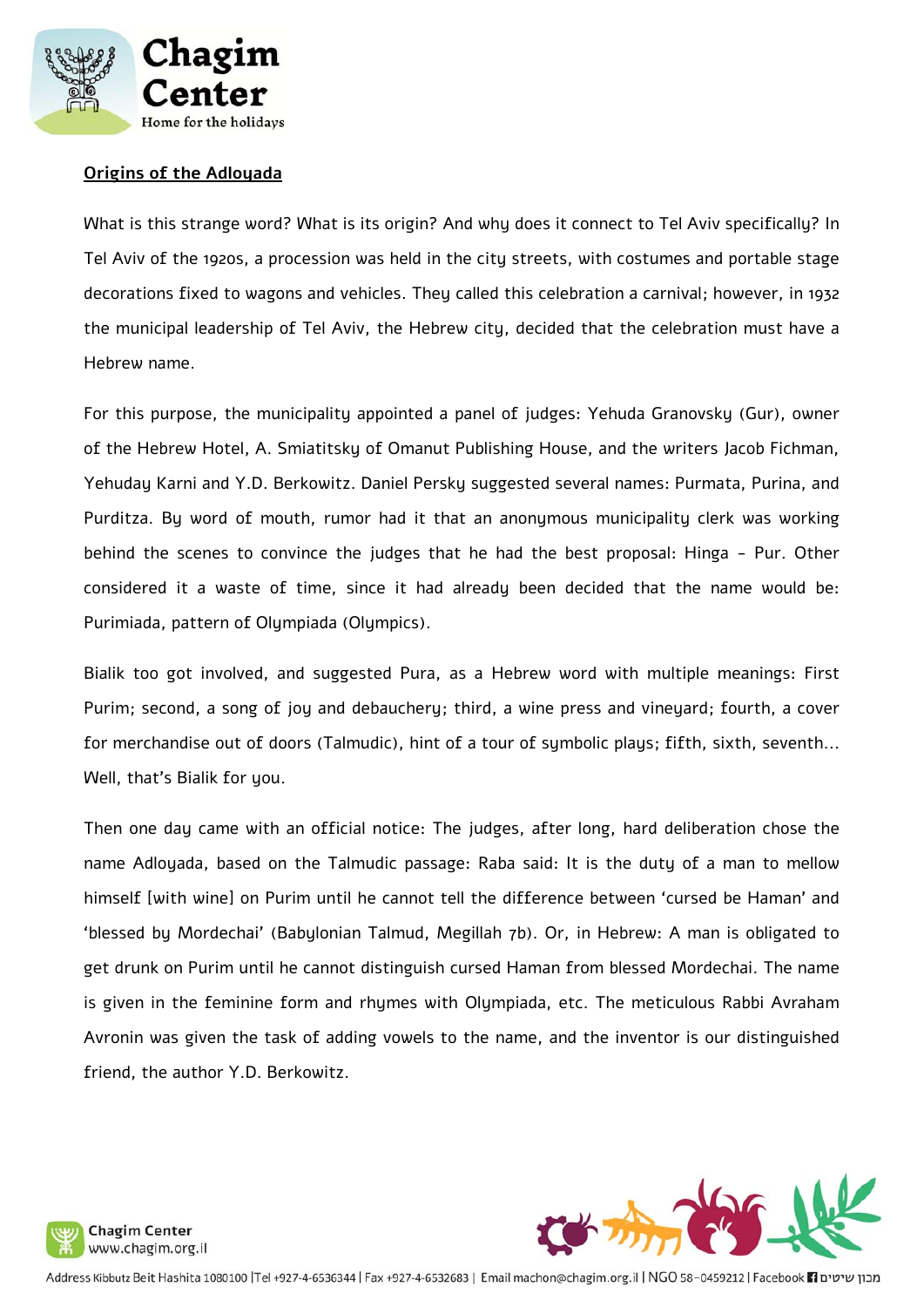

## **Reading the Book**

- When and why is Shushan Purim celebrated?
- What is the connection between the date of the holiday and place of residence?
- Why is the Book of Esther called The Book? (Hebrew: Megillah)
- When is the Book read?
- How is the Book read?
- Why is it customary to make noise while reading the Book? (hint: Amalek)

**Joy**





Address Kibbutz Beit Hashita 1080100 |Tel +927-4-6536344 | Fax +927-4-6532683 | Email machon@chagim.org.il | NGO 58-0459212 | Facebook 1 מבון שיטים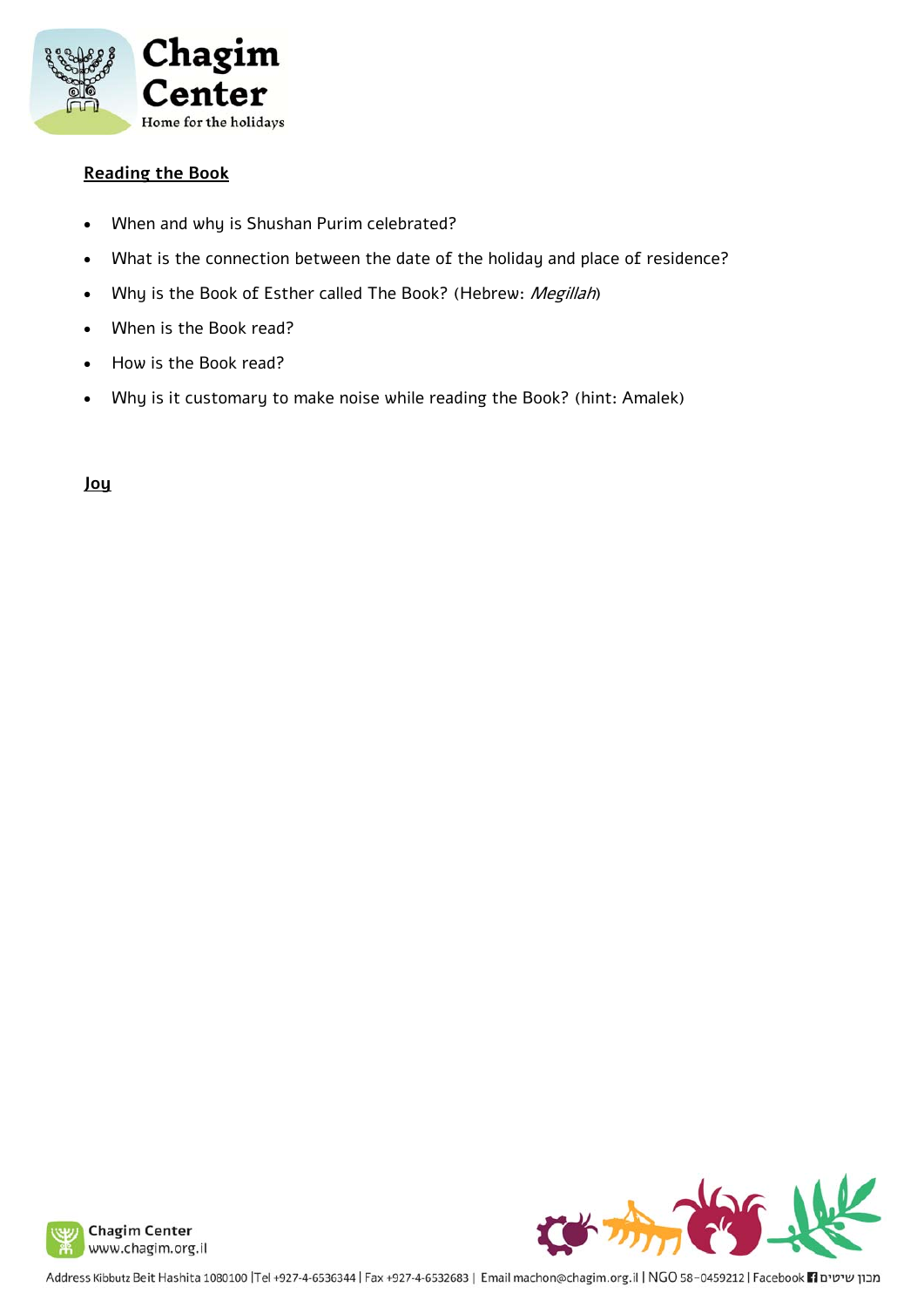

## Tehilim, Chapter 1:1

Blessed is the one who does not walk in step with the wicked or stand in the way that sinners take **or sit in the company of mockers**.

### Proverbs 13:1

A wise son heeds his father's instruction, **but a mocker does not respond to rebukes.** 

#### Proverbs 14:6

**The mocker seeks wisdom and finds none**, but knowledge comes easily to the discerning.

#### Proverbs 15:12

## **Mockers resent correction, so they a void the wish**

#### Babylonian Talmud, Ta'anit 22a

[Translated from Aramaic:] Rabbi Broka [...] Elijah the prophet would come to visit him.

He asked him: Are any of the people here destined to enter heaven? [...] In the meantime, two more men came to the market, and Elijah told Rabbi Broka: These men too are destined for the next world.

Rabbi Broka went over to them and asked them: What do you do?

They told him: We are joyful people. Whenever we see someone who is sad or depressed, we cheer him up. When we see two people who are angry with each other, we go and joke around with them and make them friends again.





Address Kibbutz Beit Hashita 1080100 |Tel +927-4-6536344 | Fax +927-4-6532683 | Email machon@chagim.org.il | NGO 58-0459212 | Facebook 11